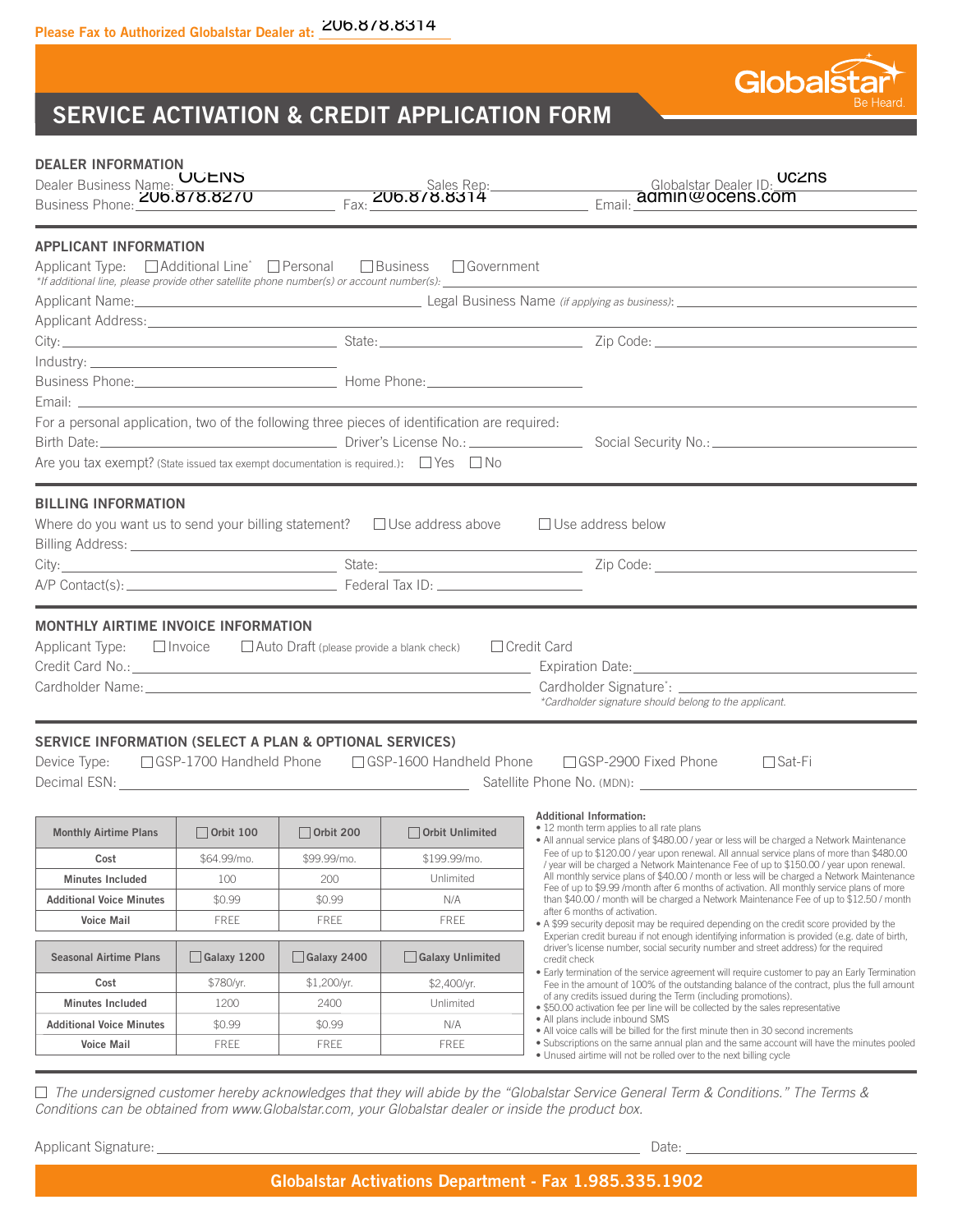### **DUPLEX SATELLITE SERVICE AGREEMENT GENERAL TERMS & CONDITIONS**

**NOTICE TO USER: PLEASE READ THIS AGREEMENT CAREFULLY. BY USING ANY PRODUCT OR SERVICE SOLD, LEASED OR LICENSED**  BY GLOBALSTAR USA, LLC OR ITS AFFILIATES NAMED IN THIS AGREEMENT ("GUSA"), YOU ACCEPT AND AGREE TO BE BOUND BY<br>ALL THE TERMS AND CONDITIONS OF THE AGREEMENT (AS DEFINED BELOW), INCLUDING, WITHOUT LIMITATION, THE LIMITATION ON USE AND SERVICE CONTAINED IN SECTION 2, THE DISCLAIMER OF WARRANTIES AND LIMITATION OF LIABILITY IN SECTION 6, AND<br>THE BINDING ARBITRATION PROVISION AND CLASS ACTION WAIVER IN SECTION 8. YOU AGREE THAT THE ENFORCEABLE LIKE ANY WRITTEN AGREEMENT SIGNED BY YOU. IF YOU DO NOT AGREE TO THESE TERMS, DO NOT USE THE<br>GLOBALSTAR SERVICE. YOU MAY, WITH THE PROOF OF PURCHASE OR RENTAL, RETURN THE TERMINAL TO THE LOCATION FROM **WHICH IT WAS PURCHASED OR RENTED WITHIN THIRTY (30) DAYS OF THE DATE OF PURCHASE OR RENTAL.**

1. Satellite Service Agreement: Agreement terms, Acceptance of Agreement and Changes to Agreement.

**1,1 Prophement Terms.** You subscribe to Globalstar Service provided by GUSA, an authorized Globalstar "Service Provider", under one or<br>more GUSA rate and service plans (each a "**Service Plan**"). "**Globalstar Service**" is Globalstar, Inc. ("**Globalstar**") low-earth-orbit satellite constellation and ground-station system (the "**Globalstar System**") and onward through the terrestrial telecommunications network. The legal agreement for the Globalstar Service (the "**Agreement**") between you and GUSA consists of (i) the specific terms of the Service Plan(s) that you subscribe to at any given time (including the plan's pricing, usage, and Early Termination Fee, all as described in the applicable Service Plan), (ii) these General Terms and Conditions (these "**General Terms**"), and (iii) any other writings or documents that the applicable Service Plans or these General Terms state is part of the Agreement, all of which are incorporated herein by this reference.

**1.2 • Acceptance of Agreement.** Acceptance by you of the Agreement occurs upon the earlier of: (i) your acceptance of the Agreement<br>electronically when selecting and ordering a Service Plan online, or (ii) the activation begins when you accept the Agreement and ends when the Service Plan is terminated pursuant to the Agreement.

**1.3 Changes to Agreement.** The current version of these General Terms and other applicable policies shall be available on the Globalstar website. The "**Globalstar website**" means the website located at <u>http://www.globalstar.com/</u>, which is comprised of various web pages, tools,<br>information, content, and features operated by Globalstar. GUSA may change thes provided that GUSA will not increase the pricing for the Globalstar Service set forth in the Service Plan during the Initial Plan Term (as defined in Section 3.1) unless you consent. When GUSA makes changes (other than rate increases for the Globalstar Service), GUSA will give notice to you by posting the revised General Terms or other parts of the Agreement, including any applicable policies, on the Globalstar website. GUSA may also notify you directly of a change, but GUSA is not obligated to do so unless the change is a rate increase for the Globalstar Service set forth in your Service<br>Plan to take effect after the Initial Plan Term. You agree to visit the informed of the changing content of the Globalstar website, including, without limitation, changes in these General Terms and other parts of the Agreement. The earliest any rate increases for the Globalstar Service shall be effective is immediately following the Initial Plan Term, provided GUSA has given at least 30 days' notice of the rate increases; thereafter, GUSA may make further rate increases which will be effective 30 days after GUSA notifies you of same. Changes to any other terms and conditions, whether made during or following the Initial Plan Term, shall be effective on the date of posting on the Globalstar website. If GUSA changes these General Terms or any other part of the Agreement in a way that is not acceptable to you, your sole recourse is to terminate the Agreement by giving written notice of termination to GUSA within 30 days after notification of the change, in the case of a rate increase for the Globalstar Service set forth in your Service Plan after the Initial Plan Term, or within 30 days of the date the unacceptable change was posted to the Globalstar website, in the case of all other changes. Unless you give written notice within such 30 day period, you accept the changes and agree to abide by them by continuing to use the Globalstar Service. You agree that you cannot change the Agreement and that no statement or representation (oral or written) of any sales agent, distributor, representative, or employee of GUSA made to you can change the Agreement.

## 2. Conditions and Limitations of Globalstar Service.

#### You understand and agree that:

**2.1 Unavailability/Home Territory**. Globalstar Service is dependent on, among other things, availability of the Globalstar System. System availability is in turn limited by the technology, environmental conditions and other factors that affect radio transmissions. Globalstar Service may become limited or temporarily unavailable without notice from time to time. If you are using the Globalstar Service outside your Home Territory, your service is dependent upon Service Providers other than GUSA. The "**Home Territory**" as used in the Agreement shall mean the "Home Zone" or "Home Territory" with respect to GUSA Service Plan subscribers as described on the Globalstar website.

**2.2 Satellite Service Limitations**. Satellite telephone service is inherently subject to transmission and reception limitations caused by: (i) your location, including conditions that obstruct the line of sight between you and the satellites; (ii) the condition of the Service Provider's equipment; (iii) the condition of your Terminal; (iv) weather conditions, atmospheric conditions, magnetic interference, and environmental conditions, and (v) other conditions beyond GUSA's or Globalstar's control. A "**Terminal**" is any instrument that you use to send or receive voice or data transmissions through the Globalstar System.

**2.3 Lack of Privacy**. Because Globalstar Service involves radio technology, voice and data communications transmitted over the Globalstar System may not be completely private. GUSA collects information about your calls for billing purposes and to monitor service quality but does not monitor or record the content of your voice or data transmissions.

**2.4 Non-Portable Phone Number**. Unlike certain other telephone numbers, satellite telephone service numbers are not "portable" and cannot be transferred. A Globalstar Service telephone number may not be used with more than one Terminal. You have no property right or other continuing right in any assigned telephone/fax number or email address. GUSA may assign, designate, or change any such telephone/fax numbers or email address at any time, and may reassign the numbers or email address formerly held by you immediately upon the deactivation of the Globalstar Service. GUSA will make commercially reasonable efforts to give you prior notice if it must change your number or email address.

**2.5 Inability to Route Toll-Free Numbers**. Globalstar Service may be unable to route calls to regional toll-free numbers or to 900 and 976 prefix numbers or the like, but is generally able to route calls to nationwide toll free numbers with prefixes such as 800, 877 or 888.

**2.6 Coverage Areas**. In addition to the other conditions and limitations stated in this Section 2, please check the Globalstar website for the current coverage areas for you that are specific to Globalstar Service. Coverage areas may change from time to time and be different depending upon the specific Globalstar product you are using.

## **2.7 Emergency Services**.

**2.7.1 Gen1 Products**. For certain Globalstar Service, as described on the Globalstar website, GUSA has established an Emergency Call Center, or "**Referral Service**," which may be available to you and to subscribers of other Service Providers roaming in GUSA's coverage territory. The **Referral Service** is provided under 47 C.F.R. §25.284(a), one of the rules of the Federal Communications Commission. Under the FCC's rules, the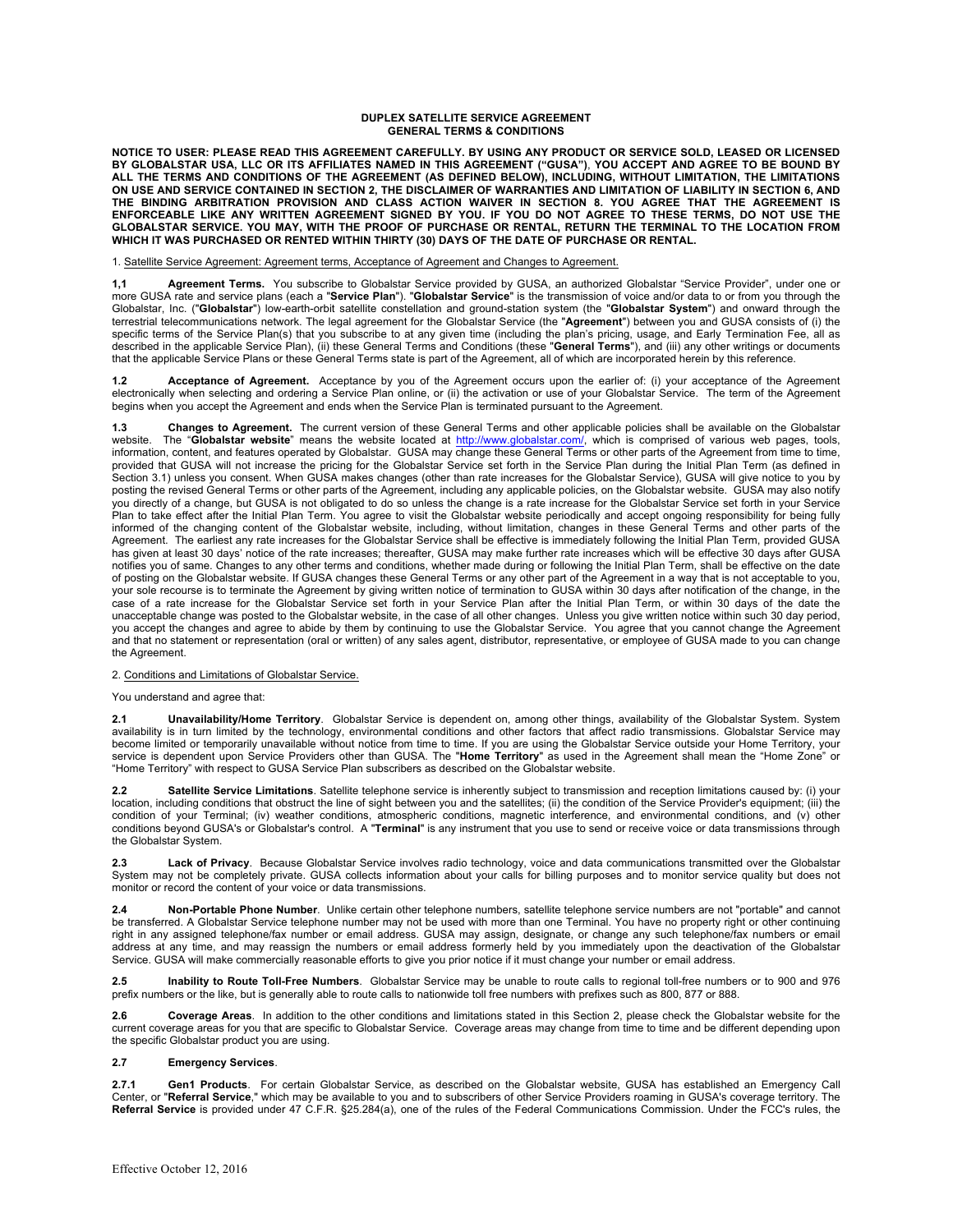"**Caller**" (that is, you or any other person using your Globalstar device, with or without your authorization) must provide his or her telephone number and physical location. GUSA does not always have the ability to identify the Caller's location automatically as is the case with wireline telephones and certain cellular or PCS wireless telephones. Accordingly, the effectiveness of Referral Service depends largely on the accuracy of the information provided verbally by the Caller. Upon receiving a call that the Caller identifies as an "emergency," the Referral Service will redirect the call to an appropriate Public Safety Answering Point. Referral Service may not be available at all times, or at any time from some locations, including Canada, some parts of the Caribbean within the Home Territory or outside the Home Territory. Calls placed using Referral Service will typically be recorded. Use of the Referral Service is subject to the service limitations in this Section 2 and the limitations of liability in Section 6 below.

2.7.2 Gen2 Products. For certain Globalstar Service, as described on the Globalstar website, you may use the SOS feature on your Terminal<br>for emergency purposes. GUSA has contracted with a third party provider to provide S day, seven (7) days a week and 365 days a year (currently, GEOS Worldwide, Limited ("**GEOS**")) (the "**Emergency Services Provider**"). Provision of SOS emergency monitoring services is subject to the terms of this Agreement, including, without limitation, the limitations of liability set forth in Section 6. GUSA intends that the International Emergency Response Coordination Center of the Emergency Services Provider (the "**IERCC**") will be available at all times in all locations where your Terminal works; however, it is possible that at some times and some locations, the IERCC will not receive your transmission or that your transmission will be delayed. The emergency responder(s) of the Emergency Services Provider shall determine when, how, even if, to conduct a search and rescue in accordance with their standard policies and procedures, subject to such constraints as operational limitations, available resources, technical feasibility, meteorological conditions, medical, safety concerns whether for you or the emergency responder(s), and/or other considerations. **In no event does the Agreement create a duty to rescue.** 

> **2.7.2.1 SOS Monitoring.** GUSA transmits SOS Emergency Signals received, along with applicable registration data information provided by you to GUSA in connection with your registration for the Globalstar Service (the "**Registration Data**")and available location coordinates identified by your Terminal signal (the "**Location Information**")), to the IERCC. The IERCC maintains a database of emergency responders in regions throughout the world (the "**IERCC Database**"), and provides SOS Emergency Signal monitoring twenty-four (24) hours a day, seven (7) days a week and 365 days a year. According to our agreement with the Emergency Service Provider, upon receipt of a SOS Emergency Signal, the Emergency Services Provider has agreed that IERCC personnel will: (i) contact, if available, the primary and secondary contacts identified by you in your Registration Data to attempt to validate the SOS Emergency Signal; (ii) use the IERCC database to identify appropriate emergency responder(s) according to available location coordinates; (iii) contact the appropriate emergency responder(s) and inform them of the relevant facts in GEOS' possession (including your Registration Data information and/or location coordinates); (iv) if you are traveling outside of your Home Territory, and it is consistent with GEOS' procedures, contact the Embassy of your government consistent with your Registration Data, either in the location identified by the Location Information or their Washington, D.C. based Embassy, and provide them all relevant facts in GEOS' possession; (v) provide updates of location coordinates as available to the identified emergency responder; and, (vi) IERCC personnel will also receive, and may send, voice and/or text messages regarding status of rescue; provided that GUSA reserves the right to alter or modify the Emergency Services Provider and/or the terms of any agreement with any Emergency Services Provider, at any time. GUSA and the Emergency Services Provider have not agreed to take any steps other than those identified above, and GUSA and the Emergency Services Provider are released from all responsibility to take any further action whatsoever. In addition, GUSA is not liable for the performance or lack of performance of the Emergency Services Provider, the terms of performance of which are set forth in the GUSA agreement with the Emergency Services Provider, and the Emergency Services Provider's performance is subject to all terms and conditions set forth in such agreement. Should the Emergency Services Provider have reasonable cause to believe that an emergency condition does not exist, the Emergency Services Provider reserves the right to solely contact the primary and secondary contacts identified by you.

> **2.7.2.2 Additional Charges for SOS Emergency Transmissions**. You are solely responsible for any charges that may be assessed by emergency responders for either false SOS Emergency Signals and/or in relation to search and rescue activities resulting from you or your authorized users' transmission of a SOS Emergency Signal. Should you deliberately or negligently misuse the SOS Emergency service, GUSA reserves the right to assess a fee in order to recoup their costs in relation to responding to such misuse. Negligent and deliberate misuse includes, but is not limited to, pressing the SOS button to "see if it works" or otherwise knowingly pressing the SOS button when no emergency situation exists. Should it be determined by GUSA that you have deliberately or negligently misused the SOS Emergency service, GUSA shall, without further notice, bill your credit card the appropriate fee and you shall be responsible to pay any such fee. GUSA and the Emergency Services Provider shall have such other rights and remedies against you for such misuse as may be available at law, and you agree to indemnify, defend and hold harmless GUSA and the Emergency Services Provider and their affiliates, licensors, licensees, and suppliers and their respective directors, officers, shareholders, members, employees, representatives, and agents from any liabilities or penalties arising from such misuse.

> **2.7.2.3 Search and Rescue Membership.** An optional Search and Rescue membership provided by a third party provider ("**SAR Membership**") may be available for purchase by you. Should you choose to purchase a SAR Membership, your contract for the SAR Membership will be directly between you and such third party provider. GUSA is not a party and is in no way liable to you for any damages or claims that may arise in connection with such optional SAR Membership and is not responsible for the third party provider's performance of such service. Currently, GEOS is the third party provider of the SAR Membership, and the terms and conditions of the SAR Membership provided by GEOS are located at http://www.geosalliance.com/sar/.

**2.9 Responsibility for Data and Content.** You are solely responsible for any data or content that you send via your Terminal, including any consequences of such messaging. You shall not send any content in violation of applicable law or the restrictions in Section 7.

**2.10 Track Progress Services.** Should you choose to purchase any optional "Track Progress" Services as part of your Service Plan, you may use the Track Progress Service in compliance with the GUSA User Guide and its normal message transmission schedule as often as you wish provided that such use is for your personal, recreational, non-commercial use. You may not use the Track Progress Service for the commercial tracking of assets and/or personnel unless previously authorized to do so by GUSA. Unauthorized commercial use of the Track Progress Service will result in the additional charges specified in your Service Plan.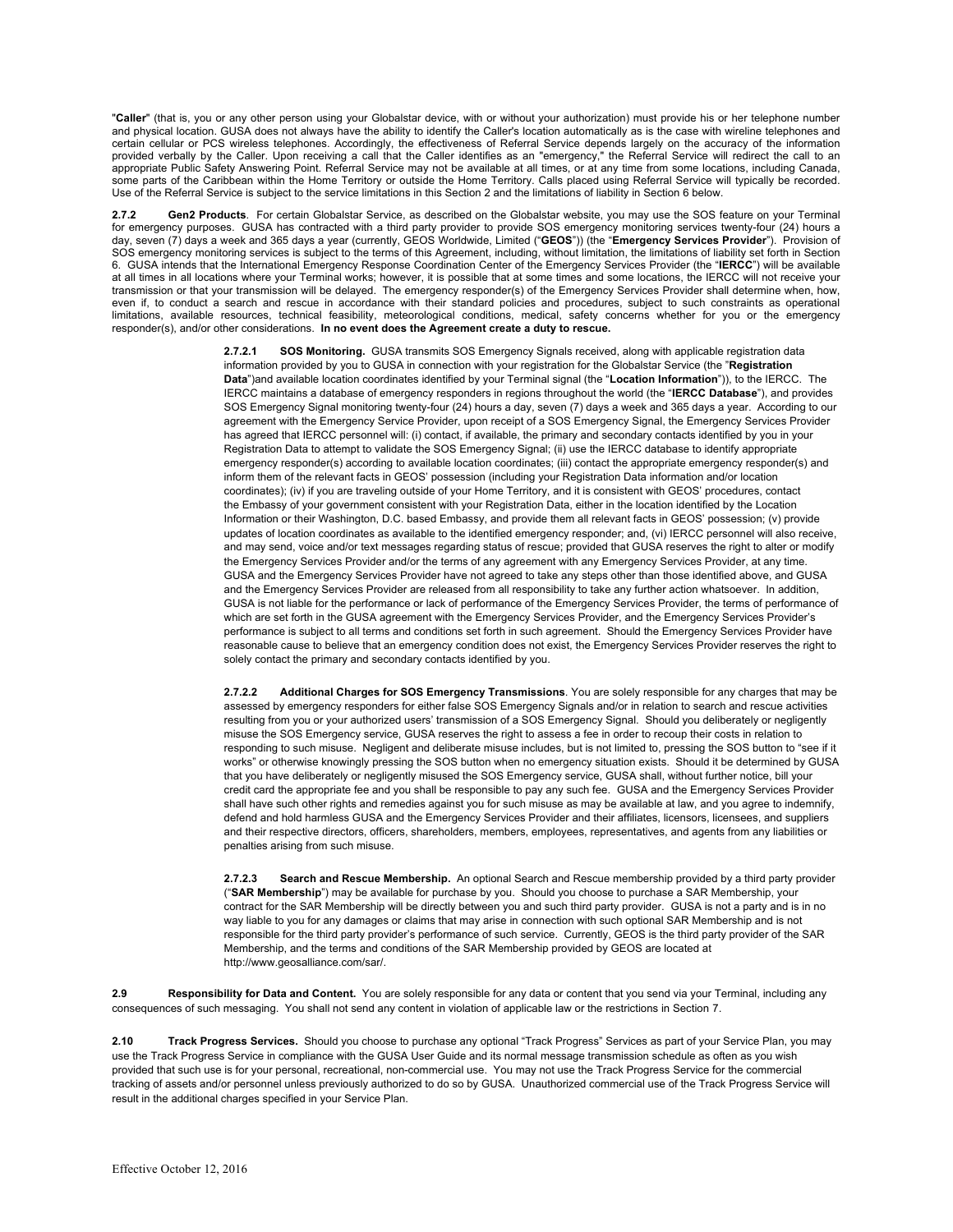**2.11 GUSA Shared Pages.** You may also choose to display your messages and waypoints via the GUSA Shared Pages. GUSA Shared Pages MAY NOT be used as a way to commercially track assets and/or personnel. If you choose to display your messages via the GUSA Shared Pages, you may set the level of privacy (either by limiting access to those that you specify or by making the GUSA shared page public and visible to all). It is highly recommended that you limit access to your shared page in order to maintain your personal security and/or the security of your assets. If you do not agree with these privacy terms, do not use the GUSA Shared Pages.

**2.12 GUSA Equipment Replacement Program.** Please see the GUSA Equipment Replacement Program Extended Limited Warranty or Service Contract for the applicable terms and condition. Pricing and terms may vary by region.

**2.13 Additional Fees.** Additional fees may apply for optional services that require GUSA to transmit messages from your Terminal to an external service provider. Such fees may be charged separate from the associated service or may be bundled within the total cost of the associated service and are subject to change from time to time. Such fees are non-refundable, and shall not be pro-rated should you subscribe to or terminate your optional service mid-term. Additionally, such fees may continue to be charged with each renewal unless canceled by you in accordance with Section 3.3. If you did not purchase the associated external service from GUSA, then it is your responsibility to ensure that your external service is current and active.

## 3. Plans.

**3.1 Service Plan.** Your Service Plan consists of the Globalstar Service selected by you either when you activate your Globalstar Service or any that you may add during the term of your Service Plan. All Service Plans are pre-paid plans with charges for the Globalstar Service to be paid in advance. Available Service Plans may include: (i) an annual plan with prepayment monthly prior to each month of Globalstar Service ("**Monthly Prepaid Plan**"), or (ii) an annual plan with prepayment for the entire year prior to each year of Globalstar Service ("**Annual Prepaid Plan**"), all as further described in the applicable Service Plan. When you choose a Monthly Prepaid Plan or an Annual Prepaid Plan, you agree to maintain and pay for the Globalstar Service for the full twelve month period following the date of the plan (the "**Initial Plan Term**").

### **3.2 Renewal.**

**(i) Renewal of Monthly Prepaid Plans. At the end of the Initial Plan Term, the Monthly Prepaid Plan will automatically convert to a month-to-month Service Plan at rates and charges that may be higher than the rates and charges during your Initial Plan Term, provided GUSA has given you 30 days' notice of the increased rates and charges and you have not exercised your right to terminate the Service Plan at the end of the Initial Plan Term under Section 3.3. Charges under the month-to-month Service Plan will be billed and paid monthly in advance. Where required by law, GUSA will provide you with advance notice of the renewal of your Service Plan on a month-to-month basis.** 

**(ii) Renewal of Annual Prepaid Plans. At the end of the Initial Plan Term, the Annual Prepaid Plan will automatically renew for additional one year terms (each a "Renewal Term") at rates and charges that may be higher than the rates and charges during your Initial Plan Term or the prior Renewal Term, provided GUSA has given you 30 days' notice of the increased rates and charges and you have not exercised your right to terminate the Service Plan at the end of the Initial Plan Term or any Renewal Term under Section 3.3. Charges for any Renewal Term will be billed and paid yearly in advance. Where required by law, GUSA will provide you with advance notice of the renewal of your Service Plan on an annual basis.**

**3.3 Cancellation by You. To cancel the Service Plan, whether a Monthly Prepaid Plan or an Annual Prepaid Plan, at the end of the Initial Plan Term, you must notify GUSA in writing at least 30 days prior to the end of your Initial Plan Term. Once a Monthly Prepaid Plan converts to a month-to-month Service Plan, you may terminate the Service Plan effective at the end of a service month provided you give notice to GUSA in writing at least 30 days prior to the end of such service month. During any Renewal Term, you may terminate an Annual Prepaid Plan effective at the end of such Renewal Term provided you give notice to GUSA in writing at least 30 days prior to the end of such Renewal Term. In addition to your termination rights provided above, if at any time GUSA gives notice to you in the manner provided in Section 1.3 of a change to the Agreement which you do not accept, you may terminate a Monthly Prepaid Plan or an Annual Prepaid Plan effective at the end of a service month by providing notice of termination to GUSA in writing within 30 days of GUSA notifying you directly of the change or GUSA posting the change on the Globalstar website, as applicable under Section 1.3, provided it is understood and agreed that the earliest possible effective termination date as a result of a rate increase to take effect immediately following the Initial Plan Term is the end of the Initial Plan Term. For purposes of this Section 3.3, to notify GUSA in writing, you must email your notice of cancellation to customerservice@globalstar.com and provide your name, your address and the ESN from the product for which you want to cancel Globalstar Services.** 

#### 4. Billing, Payment and Account Administration.

**4.1 Credit Information; Security Deposit.** You authorize GUSA to obtain your credit information from trade references, credit reporting agencies, and other sources. Based on factors GUSA deems relevant to your creditworthiness, GUSA may, at time of signing or in the future, require you to make a security deposit as a payment guarantee. Your security deposit shall be subject to increase or reduction as GUSA deems necessary. No security deposit shall accrue interest unless required by law. GUSA will refund your security deposit upon termination of your Globalstar Service in accordance with Section 3 after deducting any amounts due to GUSA, provided none of the causes for termination under Section 5.2 exist. In the event of termination by GUSA pursuant to Section 5.2, GUSA may retain the security deposit and apply same towards amounts due to GUSA, including any costs, expenses, or damages incurred by GUSA as a result of, or arising from, GUSA's termination pursuant to Section 5.2. Provided none of the causes for termination under Section 5.2 exist, GUSA will also refund the security deposit after 12 months from the date the deposit was made if you request a refund and GUSA determines that a security deposit is no longer required.

**4.2 Billing.** For Monthly Prepaid Plans, GUSA will send a monthly bill for the Globalstar Service prior to each month of Globalstar Service, and for Annual Prepaid Plans, GUSA will send an annual bill for the Globalstar Service prior to the year of Globalstar Service. Notwithstanding anything to the contrary in the Service Plan, GUSA reserves the right to bill Monthly Prepaid Plan subscribers more often than monthly if GUSA determines that there is a heightened risk of non-payment.

**4.3 Timely Payments.** You agree to pay the fees applicable to your Service Plan on or before the due date on your bill. You agree not to contest the accuracy of any GUSA bill if you have not reported discrepancies on that bill within 90 days of receipt. You may pay bills by direct debit, credit card or by mailing a check or money order to the remittance address in the bill.

**4.4 Late Payments.** Payments received more than 10 days after the due date on the bill will accrue interest from and after the due date through the date of payment at GUSA's then-current late payment rate as published on the Globalstar website. Currently, the late payment rate is 1.5% per month (18% per annum) or the maximum rate allowed by law, whichever is lower. If payment is returned for any reason not the fault of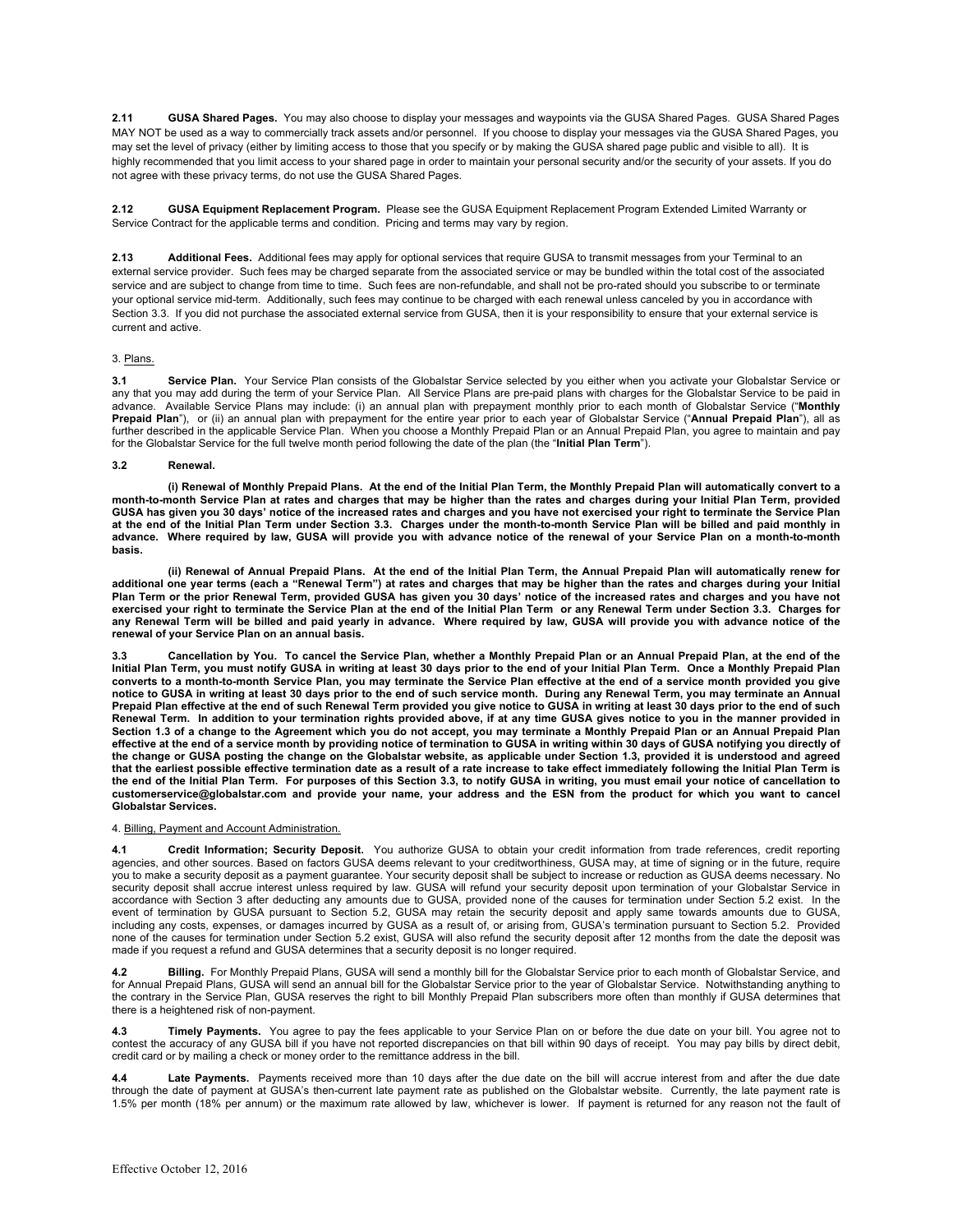GUSA, then GUSA may assess its then-current standard return charge as published on the Globalstar website. GUSA may refer delinquent accounts to attorneys and/or collection agencies. To the full extent allowed by law, you shall be responsible for and shall pay or reimburse GUSA for any and all costs, fees, and expenses that GUSA incurs to collect any charges from you.

**4.5 Data Transmission / No Credits.** Data transmissions rely on the Globalstar System, which are subject to the limitations described in Section 2. Due to these limitations, GUSA makes no representation as to the success of any data transmission. Regardless of whether a data transmission is successful, no refunds will be given nor shall GUSA be liable for any damages that may result from any dropped data transmission of any type. Any metrics or other statistical information provided by GUSA regarding data transmissions are provided on a global basis and may not apply to your individual circumstances.

Taxes. Your Service Plan price for the Globalstar Service does not include sales, usage, excise, ad valorem, goods and services, harmonized sales, property or any other taxes now or hereafter imposed, directly or indirectly, by any governmental authority or agency with respect to the Globalstar Service. You are required to pay these taxes.

**4.7 Credit Approval / Credit Card Trial Authorization**. Initiation or continuation of the Globalstar Service is subject to credit approval by GUSA and requires direct payment by credit card or an authorized quarantee of payment by a valid accepted credit card. Credit cards from outside of the United States and/or Canada will be accepted only after verification with the issuing bank. If you are a customer whose billing address is located outside of the United States or Canada or a customer without established credit, GUSA may not allow you to participate in a Monthly Prepaid Plan. Instead, GUSA may require that you subscribe to an Annual Prepaid Plan. Verification of credit cards issued by banks outside of the United States or Canada may delay order processing. GUSA may decline any credit card transaction. GUSA may seek authorization of your credit card account prior to your first activation/purchase to validate that you can charge the applicable fees to access the Service Plan, which will result in an authorization amount (which may vary by card issuer but is typically a de minimis amount) appearing on your statement to reduce your available balance by the<br>authorization amount until your card's next billing cycle. Please contact your will be removed from your statement. By authorizing GUSA to charge a credit card trial authorization for the fees associated with your subscription, you are authorizing GUSA to automatically continue charging that card (or any replacement card if the original card is renewed, lost, stolen, or changed for any reason by the card issuer, and the issuer informs GUSA of the new replacement card account) for all fees or charges associated with your subscription including any renewal fees. You authorize the card issuer to pay any amounts described herein and authorize GUSA, or any other company that acts as a billing agent for GUSA, to continue to attempt to charge all sums described herein to your credit card account until such amounts are paid in full.

**4.8 CREDIT CARD AUTHORIZATION**. BY AUTHORIZING GUSA TO DEBIT YOUR CREDIT CARD, YOU REPRESENT THAT YOU ARE THE AUTHORIZED OWNER OR USER OF YOUR CREDIT CARD AND THAT YOU ARE A RESPONSIBLE PARTY FOR THAT CARD. YOU GRANT GUSA ACCESS TO AND THE RIGHT TO REVIEW THE INFORMATION IN, AND YOUR REFERENCES SUBMITTED WITH, THE SERVICE PLAN, AND OBTAIN YOUR CREDIT REPORTS AND CREDIT HISTORY, AND/OR ALL OTHER RELEVANT INFORMATION AND MATERIALS THAT GUSA REASONABLY BELIEVES IS DESIRABLE FOR THE PURPOSE OF IDENTIFYING YOUR FINANCIAL STATUS AND CREDITWORTHINESS. GUSA SHALL HAVE THE RIGHT TO CONTINUE TO MONITOR YOUR CREDIT RATING AND CREDIT HISTORY DURING THE TERM. FURTHER, YOU AUTHORIZE GUSA TO DEBIT YOUR CREDIT CARD IN ORDER TO RENEW YOUR SERVICES PRIOR TO THE START OF EVERY SERVICE TERM, UP UNTIL SUCH TIME THAT YOU CANCEL THE SERVICES IN ACCORDANCE WITH SECTION 3.3.

Rates and Charges for Service. The Service Plan will set forth the applicable rates and charges for the Globalstar Service provided by GUSA in the Home Territory. The recurring rates for the Globalstar Service will not be changed during the Initial Plan Term unless you consent. You will be charged for calls originated by or received by your Terminal as provided in your Service Plan. Data transmission and fax airtime will also be charged as specified in your Service Plan. Check the terms and conditions of your particular Service Plan carefully.

**4.10 Changes to Service Plans.** You may change to any qualifying Service Plan with more included minutes without paying an administrative fee for the change and with no extension of the Service Plan term. You may change to any qualifying Service Plan to include fewer included minutes by paying GUSA's then-standard administrative fee as published on the Globalstar website and renewing the Agreement for one year from the date of the change.

**4.11 Early Termination Fee. Your Service Plan may be subject to an early termination fee if the Service Plan is terminated by you prematurely or GUSA as a result of a violation by you of the Agreement. The amount of the Early Termination Fee and any additional terms governing same will be set forth in your Service Plan. Make sure that you understand your liability before terminating your Service Plan prematurely or violating the Agreement.**

**4.12 Network Maintenance Fee.** The Network Maintenance Fee is a monthly or annual charge of a set amount that applies to certain Service Plans offered by GUSA. If the Network Maintenance Fee applies to your Service Plan, it will be set forth in your Service Plan.

**4.13 Additional Fees.** Additional fees, rates and charges may be assessed for service in other territories served by Service Providers other than GUSA. Such other fees, rates and charges are not included in the Service Plan and will be determined by such other Service Providers and are subject to change or discontinuation without notice to you.

5. Suspension and Termination of Globalstar Service by GUSA.

**5.1 Suspension.** GUSA may suspend your Globalstar Service without notice and without terminating the Agreement if GUSA deems your usage unusual or excessive in relation to your security deposit, credit limit, and/or normal usage patterns, or if your payment is returned or rejected. GUSA may also discontinue discounts based on number of Terminals should the number of Terminals fall below the number applicable to such discounts.

**5.2 Termination By GUSA.** If you fail to pay any sum due for any service or equipment purchased or rented from GUSA, or violate the terms, conditions, laws, rules or regulations governing the use of service, GUSA may reduce, suspend, or permanently terminate your Globalstar Service and Service Plan. Reduction or suspension may be made without notice. If GUSA terminates your Globalstar Service or Service Plan, GUSA will notify you. Notwithstanding the requirement to give notice, GUSA may terminate your Globalstar Service and Service Plan without notice if:

(i) GUSA has not received your first payment by the due date on your first bill;

(ii) GUSA determines that you are using the Globalstar Service in a manner which might adversely affect GUSA's service to others;

(iii) you or another Service Provider notifies GUSA that your Terminal has been lost or stolen or has disappeared from your possession or control;

(iv) a law enforcement agency notifies GUSA that probable cause exists to believe that you have used or will use the Globalstar Service in violation of or to violate the law, and requests action to protect the public's health, safety or welfare;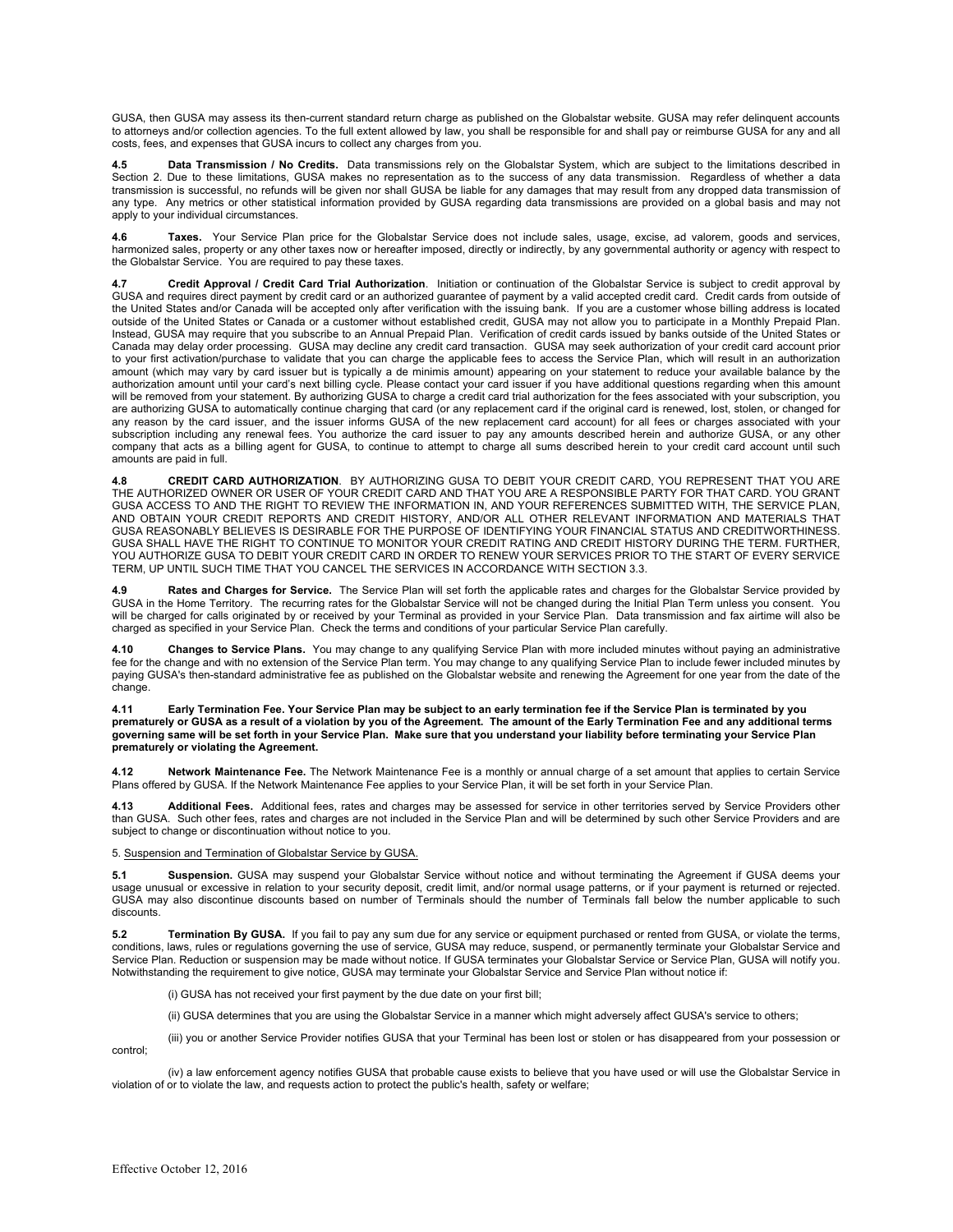(v) your Terminal's electronic serial number, mobile number or other identifying information has been spoofed or duplicated or is otherwise associated or potentially associated with illegal or fraudulent use of service;

(vi) another Service Provider notifies GUSA that your Terminal was determined to be associated or potentially associated with illegal or fraudulent use of service or disconnected from service for non-payment of, or owing unpaid, service charges;

(vii) GUSA determines that your application for the Globalstar Service included information that was fraudulent, false or materially incomplete; or

(viii) you use or attempt to use Globalstar Service with equipment not authorized for use on the Globalstar System.

**5.3 Reactivation.** If GUSA suspends your Globalstar Service for non-payment, GUSA may, at its sole option, reactivate the Globalstar Service<br>upon payment by you in full of the past due amount, including any interest assoc deposit in an amount determined by GUSA based on your payment history.

**5.4 Termination by Customer.** You agree that GUSA may terminate the Agreement and the provision of Globalstar Service to you at any time for any reason with or without notice and without liability to you. If GUSA terminates the Agreement and the provision of Globalstar Service pursuant to this Section 5.4 and none of the causes for termination set forth in Section 5.2 exist, the Early Termination Fee shall not apply.

**5.5 Your Responsibility Post-Cancellation or Termination by GUSA.** IF AFTER YOUR SERVICE IS CANCELED PURSUANT TO SECTION 3.3 OR TERMINATED PURSUANT TO THIS SECTION 5 YOUR TERMINAL SENDS INFORMATION OVER THE GLOBALSTAR SYSTEM, ADDITIONAL CHARGES WILL APPLY AND GUSA SHALL HAVE SUCH OTHER RIGHTS AND REMEDIES AGAINST YOU AS MAY BE AVAILABLE.

## **6. DISCLAIMER OF WARRANTIES; LIMITATION OF LIABILITY.**

**6.1 SEPARATE EQUIPMENT WARRANTY; DISCLAIMER OF WARRANTIES. YOU AGREE TO USE ONLY SATELLITE COMMUNICATIONS EQUIPMENT THAT GLOBALSTAR HAS APPROVED FOR USE IN THE GLOBALSTAR SYSTEM. THE EQUIPMENT MUST BEAR AN FCC CERTIFICATION NUMBER OR OTHER INDICATION OF TYPE CERTIFICATION FROM THE REGULATORY AUTHORITY OF THE COUNTRY WHERE YOU OBTAINED THE EQUIPMENT. THE SEPARATE EQUIPMENT WARRANTY, IF ANY, ACCOMPANYING THE TERMINAL OR OTHER EQUIPMENT USED BY YOU IN CONNECTION WITH THE GLOBALSTAR SERVICE PROVIDED BY THE MANUFACTURER OR SUPPLIER OF THE TERMINAL OR EQUIPMENT IS THE ONLY WARRANTY PROVIDED IN RELATION TO SUCH TERMINAL OR OTHER EQUIPMENT, AND YOUR REMEDIES FOR ANY AND ALL WARRANTY CLAIMS WITH RESPECT TO THE TERMINAL AND ALL OTHER EQUIPMENT USED BY YOU IN CONNECTION WITH THE GLOBALSTAR SERVICE ARE LIMITED TO THOSE PROVIDED IN THE SEPARATE EQUIPMENT WARRANTY. NOTHING IN THE AGREEMENT SHALL BE INTERPRETED AS A WARRANTY, EXPRESS OR IMPLIED, WITH RESPECT TO ANY TERMINAL OR OTHER EQUIPMENT USED BY YOU IN CONNECTION WITH THE GLOBALSTAR SERVICE, AND YOU EXPRESSLY ACKNOWLEDGE AND AGREE THAT USE OF ANY SUCH TERMINAL OR OTHER EQUIPMENT IS AT YOUR SOLE RISK OTHER THAN SUCH SEPARATE EQUIPMENT WARRANTY. EXCEPT AS SPECIFIED IN THE SEPARATE EQUIPMENT WARRANTY PROVIDED BY GUSA, IF ANY, GUSA EXPRESSLY DISCLAIMS ALL EXPRESS OR IMPLIED WARRANTIES FOR ANY TERMINAL OR EQUIPMENT USED IN CONNECTION WITH THE GLOBALSTAR SERVICE, INCLUDING WITHOUT LIMITATION ANY AND ALL IMPLIED WARRANTIES REGARDING THE CONDITION, DESIGN, SPECIFICATIONS, WORKMANSHIP, MERCHANTABILITY OR FITNESS FOR A PARTICULAR PURPOSE OF ANY SUCH TERMINAL OR EQUIPMENT, OR ANY WARRANTIES THAT ANY SUCH TERMINAL OR EQUIPMENT IS FREE FROM LATENT DEFECTS**  OR DEFICIENCIES, OR THAT ANY SUCH TERMINAL OR EQUIPMENT IS FREE FROM INFRINGEMENT OF ANY PATENT, TRADEMARK,<br>COPYRIGHT OR PROPRIETARY RIGHT OF ANY THIRD PARTY. NO ADVICE OR INFORMATION, WHETHER ORAL OR WRITTEN, OBTAINED **FROM GUSA OR ELSEWHERE, WILL CREATE ANY WARRANTY NOT EXPRESSLY STATED IN THE SEPARATE EQUIPMENT WARRANTY. THE PRODUCT DOCUMENTATION, INCLUDING ALL DOCUMENTATION INCORPORATED BY REFERENCE HEREIN, SUCH AS**  DOCUMENTATION PROVIDED OR MADE AVAILABLE AT THE GLOBALSTAR WEBSITE, IS PROVIDED "AS IS" AND "AS AVAILABLE" AND<br>WITHOUT CONDITION, ENDORSEMENT, REPRESENTATION OR WARRANTY OF ANY KIND BY GLOBALSTAR, GUSA OR THEI **AFFILIATES. GLOBALSTAR, GUSA AND THEIR AFFILIATES ASSUME NO RESPONSIBILITY FOR ANY TYPOGRAPHICAL, TECHNICAL, OR OTHER INACCURACIES, ERRORS OR OMISSIONS IN THIS DOCUMENTATION.**

**THE APPLICABILITY OF THE ABOVE LIMITATIONS AND EXCLUSIONS MAY VARY FROM STATE TO STATE AND/OR FROM COUNTRY TO**  COUNTRY, SO THE ABOVE LIMITATION MAY NOT APPLY TO YOU. THE SEPARATE EQUIPMENT WARRANTY, IF ANY, GIVES YOU<br>SPECIFIC LEGAL RIGHTS, AND YOU MAY ALSO HAVE OTHER RIGHTS WHICH VARY BY JURISDICTION. NOTWITHSTANDING THE **FOREGOING, TO THE EXTENT REQUIRED BY APPLICABLE LAW, GUSA LIMITS THE DURATION OF ANY IMPLIED WARRANTIES TO THE DURATION OF THE SEPARATE EQUIPMENT WARRANTY FOR THE APPLICABLE PRODUCT.** 

**THE TERMS AND CONDITIONS OF ANY SEPARATE EQUIPMENT WARRANTY PROVIDED BY GUSA OR ANOTHER MANUFACTURER OR SUPPLIER MAY BE UPDATED AT ANY TIME AND WITHOUT NOTICE. IF THERE IS ANY CONFLICT BETWEEN THE TERMS CONTAINED IN THIS AGREEMENT AND THE TERMS CONTAINED IN ANY SEPARATE EQUIPMENT WARRANTY PROVIDED BY GUSA, THEN THE TERMS CONTAINED IN THE SEPARATE EQUIPMENT WARRANTY PROVIDED BY GUSA SHALL SUPERSEDE AND REPLACE THE TERMS CONTAINED IN THIS AGREEMENT.**

**6.2 DISCLAIMER OF WARRANTY FOR THE GLOBALSTAR SERVICE AND SOFTWARE. YOU EXPRESSLY ACKNOWLEDGE AND AGREE THAT USE OF THE GLOBALSTAR SERVICE AND ANY ASSOCIATED SOFTWARE IS AT YOUR SOLE RISK. TO THE MAXIMUM EXTENT PERMITTED BY APPLICABLE LAW, THE GLOBALSTAR SERVICE AND ANY ASSOCIATED SOFTWARE ARE PROVIDED "AS IS" AND "AS AVAILABLE" AND ALL OTHER WARRANTIES, REPRESENTATIONS, AND CONDITIONS (EXPRESS OR IMPLIED) INCLUDING, BUT NOT LIMITED TO, ANY IMPLIED WARRANTIES REGARDING CONDITION, WORKMANSHIP, MERCHANTABILITY OR FITNESS FOR A PARTICULAR PURPOSE, THAT THE GLOBALSTAR SERVICE AND/OR ANY ASSOCIATED SOFTWARE WILL MEET YOUR REQUIREMENTS, THAT THE OPERATION WILL BE WITHOUT INTERRUPTION OR ERROR-FREE, OF SATISFACTORY QUALITY, OF QUIET ENJOYMENT, THAT ANY DEFECTS IN THE SOFTWARE WILL BE CORRECTED, OF NON-INFRINGEMENT OF THIRD PARTY RIGHTS OR ANY OTHER EXPRESS OR IMPLIED WARRANTY ARISING BY STATUTE OR OTHERWISE IN LAW OR FROM A COURSE OF DEALING OR USAGE OF TRADE, ARE HEREBY EXPRESSLY EXCLUDED FROM THIS AGREEMENT AND DISCLAIMED BY GLOBALSTAR, GUSA AND ALL SERVICE PROVIDERS TO THE FULLEST EXTENT PERMITTED BY LAW. GLOBALSTAR, GUSA AND SUCH SERVICE PROVIDERS MAKE NO WARRANTY IN RELATION TO THE AVAILABILITY, SUITABILITY OR ACCURACY OF THE GLOBALSTAR SERVICE, ANY ASSOCIATED SOFTWARE, OR IN**  RELATION TO AVAILABILITY, SUITABILITY OR MAINTENANCE OF THE GLOBALSTAR SYSTEM AND GLOBALSTAR, GUSA, AND THE<br>SERVICE PROVIDERS MAKE NO WARRANTIES RESPECTING ANY HARM THAT MAY BE CAUSED BY TRANSMISSION OF A COMPUTER **VIRUS, HACKING BY A THIRD PARTY, WORM, TIME BOMB, LOGIC BOMB, OR OTHER SUCH COMPUTER PROGRAM. NO ORAL OR WRITTEN INFORMATION OR ADVICE GIVEN BY ANY DISTRIBUTOR, RESELLER OR ITS AUTHORIZED REPRESENTATIVE SHALL CREATE A WARRANTY. YOU ARE SOLELY RESPONSIBLE FOR ANY DAMAGE TO YOUR TERMINAL, OTHER DEVICE, OR LOSS OF DATA THAT RESULTS FROM USE OF THE GLOBALSTAR SERVICE. THE SOFTWARE IS NOT INTENDED FOR USE IN THE OPERATION OF NUCLEAR FACILITIES, LIFE SUPPORT SYSTEMS, AIRCRAFT NAVIGATION OR COMMUNICATION SYSTEMS, AIR TRAFFIC CONTROL SYSTEMS, OR ANY OTHER ACTIVITIES IN WHICH THE FAILURE OF THE SOFTWARE COULD LEAD TO DEATH, PERSONAL INJURY, OR SEVERE PHYSICAL OR ENVIRONMENTAL DAMAGE.**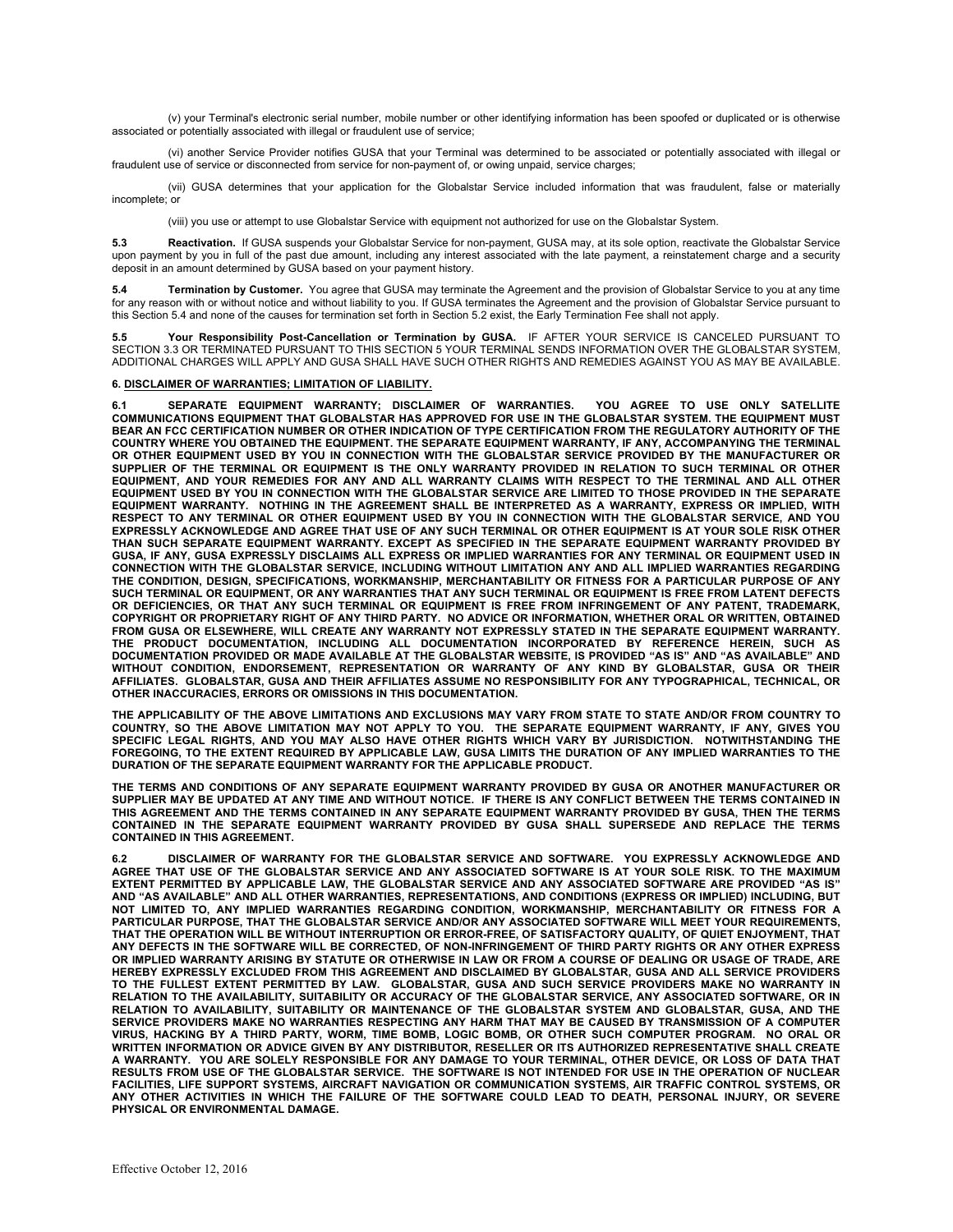**6.3 LIMITATION OF LIABILITY. TO THE FULLEST EXTENT PERMITTED BY LAW, GLOBALSTAR, GUSA AND THEIR SERVICE PROVIDERS AND THEIR AFFILIATES, AND THEIR RESPECTIVE EMPLOYEES, DIRECTORS, OFFICERS, AGENTS AND SUPPLIERS HEREBY EXPRESSLY EXCLUDE AND DISCLAIM ANY LIABILITY FOR ANY DAMAGES OR CLAIMS, INCLUDING INJURY OR DEATH, AND ANY INDIRECT, SPECIAL, CONSEQUENTIAL, INCIDENTAL, RELIANCE, EXEMPLARY OR PUNITIVE LOSS, DAMAGE, COSTS OR EXPENSES (INCLUDING LOSS OF INCOME, MEDICAL AND OTHER EXPENSES, LOSS OF GUIDANCE, CARE AND COMPANIONSHIP) WHICH MAY ARISE OUT OF OR IN CONNECTION WITH THE PROVISION OF THE GLOBALSTAR SERVICE (INCLUDING ANY DELAY IN PROVIDING OR FAILURE TO PROVIDE THE GLOBALSTAR SERVICE) OR ITS USE BY YOU OR BY ANOTHER PERSON WHETHER OR NOT AUTHORIZED BY**  YOU TO UTILIZE THE GLOBALSTAR SERVICE. GLOBALSTAR, GUSA AND THEIR SERVICE PROVIDERS AND THEIR AFFILIATES, AND<br>THEIR RESPECTIVE EMPLOYEES, DIRECTORS, OFFICERS, AGENTS AND SUPPLIERS EXCLUDE ALL LIABILITY, WHETHER RESULTING **FROM CONTRACT, TORT (INCLUDING LIABILITY FOR NEGLIGENCE OR BREACH OF STATUTORY DUTY) OR OTHERWISE IN RESPECT OF ANY LOSS, DAMAGE, COSTS, EXPENSES OR OTHER CLAIMS RESULTING FROM THE ACTS OR OMISSIONS OF SUCH PARTIES, FOR ANY FAULTS, FAILURES OR INADEQUACIES OF THE GLOBALSTAR SYSTEM OR THE GLOBALSTAR SERVICE, INCLUDING, WITHOUT LIMITATION, ANY FAILURE OR DELAY IN THE PROVISION OF THE GLOBALSTAR SERVICE CAUSED BY:**

**(I) ANY OF THE CONDITIONS DESCRIBED IN SECTION 2 ABOVE; OR**

**(II) MATTERS OUTSIDE OF GLOBALSTAR'S, GUSA'S OR THEIR SERVICE PROVIDERS' OR THEIR AFFILIATES' REASONABLE CONTROL, WHICH SHALL INCLUDE, BUT ARE NOT LIMITED TO, OUTBREAK OF HOSTILITIES, RIOT, CIVIL DISTURBANCE, ACTS OF TERRORISM, FIRE, EXPLOSION, FLOOD, SNOW, FOG OR OTHER INCLEMENT WEATHER CONDITIONS, FAILURE OF TELECOMMUNICATIONS OR SATELLITE SYSTEMS, ELECTRICAL POWER FAILURES OR FLUCTUATIONS, SURGES IN THE ELECTRICAL MAINS OR CURRENTS, DAMAGE CAUSED BY ELECTROMAGNETIC INTERFERENCE, THEFT, MALICIOUS DAMAGE, STRIKE, LOCK OUT OR INDUSTRIAL ACTION OF ANY KIND; OR**

**(III) FAILURE, DELAY OR INACCURACY OF THE TERMINAL TO PROCESS AND/OR TRANSMIT DATA TRANSMISSIONS TO THE GLOBALSTAR SYSTEM; OR**

**(IV) FAILURE OF OR DELAY IN THE GLOBALSTAR SYSTEM AND/OR GROUND STATIONS TO PROCESS DATA TRANSMISSIONS; OR**

**(V) FAILURE OF OR DELAY ON BEHALF OF OTHER SERVICE PROVIDERS TO PERFORM THE APPLICABLE SERVICES FOR WHICH EACH IS CONTRACTED; OR**

**(VI) FAILURE TO OBTAIN A CLEAR LINE OF SIGHT TOWARD THE GLOBALSTAR SYSTEM; OR**

**(VII) FAILURE TO PROPERLY INSTALL OR CONFIGURE THE TERMINAL OR OTHER EQUIPMENT USED IN CONNECTION WITH THE GLOBALSTAR SERVICE; OR**

**(VIII) FAILURE OF GLOBALSTAR, GUSA OR THEIR SERVICE PROVIDERS TO PROVIDE THE SERVICE(S) DUE TO THE SERVICE(S) HAVING BEEN CANCELLED PURSUANT TO SECTIONS 3.3 OR 5.2; OR**

**(IX) NON-COMPATABILITY OF THE TERMINAL OR OTHER EQUIPMENT USED IN CONNECTION WITH THE GLOBALSTAR SERVICE WITH THIRD PARTY SOFTWARE; OR**

**(X) FAILURE OR INADEQUACY OF POWER SUPPLY FOR THE TERMINAL OR OTHER EQUIPMENT USED IN CONNECTION WITH THE GLOBALSTAR SERVICE.**

**6.4 LIABILITY LIMITATION. IN NO EVENT SHALL THE TOTAL, MAXIMUM, AGGREGATE LIABILITY OF GLOBALSTAR, GUSA AND THEIR SERVICE PROVIDERS FOR ALL CLAIMS UNDER A SERVICE PLAN ARISING OUT OF OR RELATING TO THE GLOBALSTAR SERVICE OR THIS AGREEMENT EXCEED THE TOTAL AMOUNT PAID BY YOU FOR THE GLOBALSTAR SERVICE UNDER A SERVICE PLAN DURING THE 12 MONTHS PRECEDING THE CLAIM.**

**6.5 LIMITATIONS EFFECTIVE. THE LIMITATIONS IN THIS SECTION 6 SHALL APPLY TO ALL CLAIMS, DAMAGES, LOSSES, COSTS AND EXPENSES HOWSOEVER CAUSED AND WHETHER FOR BREACH OF CONTRACT, IN TORT, BY WAY OF NEGLIGENCE, STRICT LIABILITY, OR OTHERWISE, EVEN IF ADVISED OF THE POSSIBILITY OF SUCH DAMAGES AND EVEN IF SUCH DAMAGES WERE REASONABLY FORESEEABLE.**

7. Your Obligations.

**7.1 Familiarization with your Terminal.** You agree to familiarize yourself with the operation of your Terminal, including reading your GUSA User Guide. You agree you will use the Terminal only in accordance with those instructions. GUSA strongly recommends that you also view the GUSA Starter Video available on the Globalstar website, the FAQs available on the Globalstar website and practice properly using your Terminal by sending test messages and fixing your GPS coordinates.

**7.2 Your Use.** You agree not to use Globalstar Service for any purpose in violation of the Agreement or applicable law, or in any manner which interferes unreasonably with the use of the Globalstar Service by any other subscriber or with GUSA's ability to provide service to other subscribers.

**7.3 Restriction Prohibiting Commercial Tracking of Personnel and/or Assets.** Your Terminal may not be used at any time or under any circumstances for the commercial tracking of personnel or assets. Commercial tracking of assets or personnel is not allowed pursuant to GUSA's license with Google Maps™. Unauthorized commercial use will result in additional charges per data transmission. GUSA may also immediately terminate the Globalstar Services without refund and exercise all other remedies available.

**7.4 FCC Restrictions.** FCC regulations prohibit your using a Terminal in a civil aircraft unless that Terminal has a direct physical connection to the aircraft cabin or cockpit communications system.

**7.5 Misuse.** You agree that you will not use the Globalstar Services or the Terminal (i) to abuse or misuse any Globalstar Services; (ii) to utilize your Terminal for the commercial tracking of assets and/or personnel, (iii)) to send messages that are offensive, defamatory, abusive or obscene or intended to harass, (iv) to transmit viruses or other disabling, damaging or harmful code, (v) for any purpose in violation of the Agreement or law, (vi) in any manner that infringes or misappropriates third party rights, or (vii) in any manner which overloads or unreasonably interferes with the Globalstar Services or the Globalstar Systems. You agree to use the Globalstar Services only with the Terminal and not to use any other equipment in connection with the Globalstar Services unless expressly approved by GUSA. Failure to adhere to these restrictions may result in termination of this Agreement by GUSA, and GUSA may exercise all other remedies available.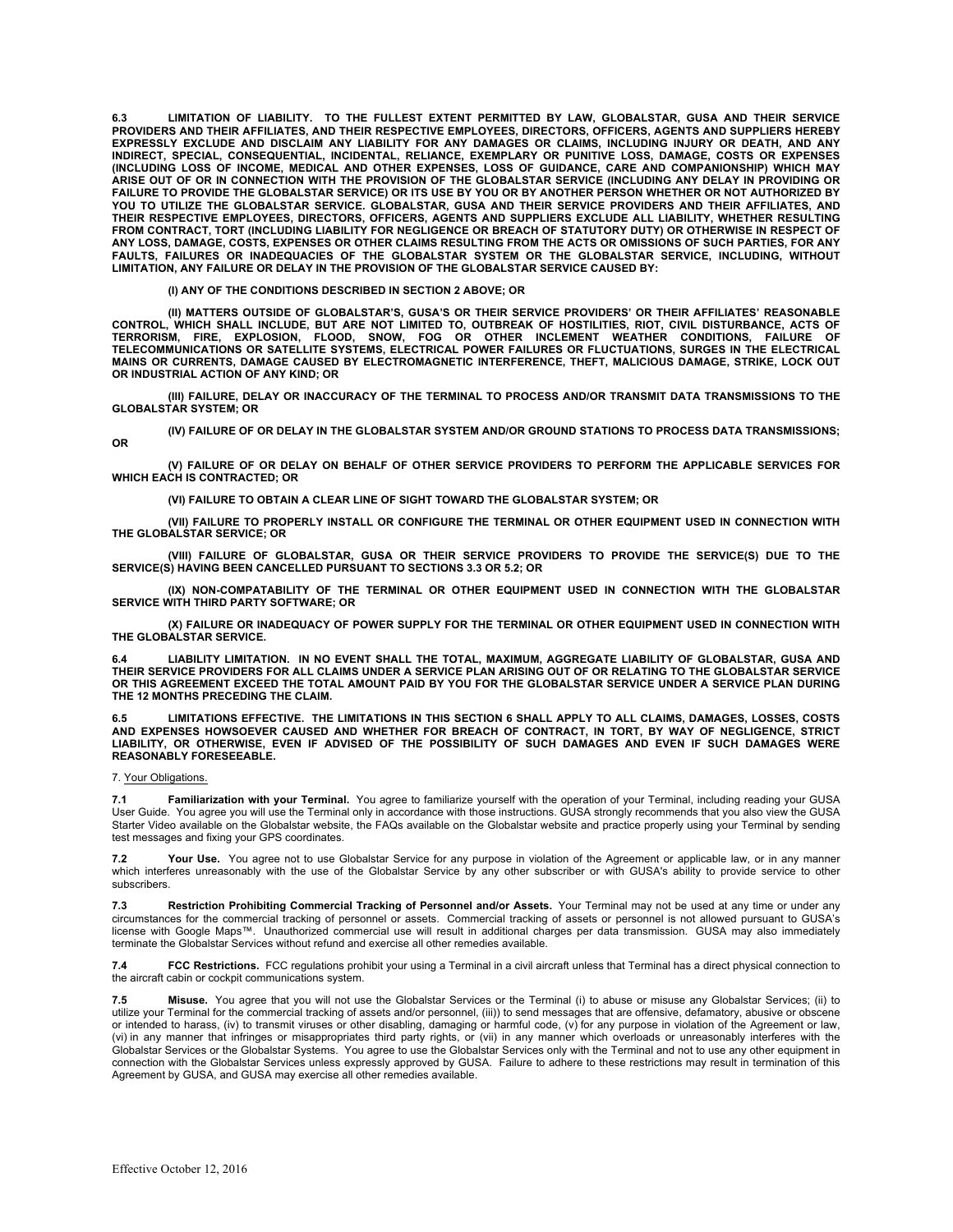**7.6 Authorized Users.** You are solely responsible, and assume any liability, for any user authorized by you to utilize the Globalstar Service or Terminal. You are also responsible for the compliance with the Agreement by all of your authorized users. In addition, you agree to pass usage instructions and Service Plan terms and conditions to all of your authorized users.

**7.7 Lost or Stolen Terminal.** In the event that your Terminal is lost or stolen, you are liable for all use by anyone else of your Terminal, including, without limitation, all usage and toll, long distance and roaming charges originating from your Globalstar Service telephone number. However, GUSA agrees to waive all charges (except the fixed monthly recurring charges under your Service Plan) made during the period that begins 2 hours after you report the loss, theft, or disappearance of your Terminal and ends when the Terminal is restored to you or your service is terminated, whichever occurs first. You are responsible for the cost of replacing your Terminal. If GUSA requests, you shall provide a written police report of the<br>incident. If your Globalstar Service is terminated following the incid charge as published on the Globalstar website.

**7.8 Use with Static IP Address / VPN.** If you intend to use your Globalstar Service with a static IP address and/or a Virtual Private Network ("**VPN**"), you must first ensure that your network can support the Globalstar VPN as specified in Globalstar's Static IP/VPN Configuration document, which is available from GUSA or an authorized GUSA distributor.

(i) You are solely responsible for your own network at your site, including connectivity to the Internet and your Local Area Network. GUSA is not responsible for the performance of your network, and cannot assist in troubleshooting problems that are not directly related to the VPN router provided by GUSA.

(ii) You must use your VPN service in a secure and lawful way. You must not attempt to gain any unauthorized access to the Globalstar System, and you must protect the Globalstar VPN router from unauthorized access on your premises or through your network.

(iii) GUSA will monitor the VPN service on a 24/7 basis. If the VPN link fails, GUSA will attempt to resolve the problem promptly. GUSA will attempt to notify you if an alarm is detected on your VPN circuit that will result in downtime. GUSA may notify you of any planned maintenance downtime. You must notify GUSA Customer Service if you plan to take down the VPN for any period of time.

(iv) GUSA reserves static IP addresses for you based on your estimate of how many modems will be provisioned. GUSA reserves the right to reassign any IP address that you do not use.

**7.9 Indemnity.** To the maximum extent permitted by law, you agree to indemnify, defend and hold harmless any or all of the Globalstar and GUSA Parties from and against any and all claims, suits, actions or proceedings, as well as any and all losses, liabilities, damages, costs and expenses (including reasonable attorney's fees), arising out of, in connection with, resulting from or relating to (i) your or your authorized user's use of the Globalstar Service or Terminal or other equipment used in connection with the Globalstar Service, (ii) your or your authorized user's breach of the Agreement or misuse of the Globalstar Service or Terminal or other equipment used in connection with the Globalstar Service, (iii) any injury or death to you or loss of property, or (iv) any negligent, reckless or tortious act or omission committed by you or any authorized user.

## **8. GOVERNING LAW AND BINDING ARBITRATION.**

**8.1 GOVERNING LAW; WAIVER OF JURY TRIAL; WAIVER OF CLASS ACTIONS**. **THE AGREEMENT IS GOVERNED BY THE LAWS OF THE STATE OF LOUISIANA WITHOUT GIVING EFFECT TO CONFLICTS OF LAWS PRINCIPLES. YOU AGREE THAT ANY DISPUTE, CLAIM OR CONTROVERSY ARISING NOW OR IN THE FUTURE UNDER OR RELATING IN ANY WAY TO THE AGREEMENT OR THE PRODUCTS OR**  SERVICES GUSA SUPPLIES ("CLAIM"), REGARDLESS OF THE NATURE OF THE CAUSE(S) OF ACTION ASSERTED OR THE RELIEF OR<br>REMEDIES SOUGHT, SHALL, TO THE EXTENT POSSIBLE, BE SETTLED AMICABLY BY THE PARTIES HERETO. IN THE EVENT OF A **FAILURE TO REACH AMICABLE SETTLEMENT OF A CLAIM, YOU AGREE THAT SUCH CLAIM SHALL BE RESOLVED BY BINDING ARBITRATION. CLAIMS SUBJECT TO ARBITRATION INCLUDE CLAIMS THAT ARE MADE AS COUNTERCLAIMS, CROSS CLAIMS, THIRD PARTY CLAIMS, INTERPLEADERS, OR OTHERWISE. YOU UNDERSTAND THAT ARBITRATION REPLACES THE RIGHT TO GO TO COURT, AND THUS THIS PROVISION WAIVES ANY RIGHT TO A JURY TRIAL OR THE OPPORTUNITY TO LITIGATE ANY CLAIMS IN COURT BEFORE EITHER A JUDGE OR JURY. ALTHOUGH THERE IS NO JUDGE OR JURY IN ARBITRATION, AND THE PROCEDURES MAY BE DIFFERENT, AN ARBITRATOR CAN AWARD YOU THE SAME DAMAGE AND RELIEF, AND MUST HONOR THE SAME TERMS IN THIS AGREEMENT, AS A COURT WOULD. THIS PROVISION ALSO MEANS THAT NEITHER YOU NOR GUSA WILL BE ABLE TO PURSUE A CLAIM AS A CLASS**  ACTION OR OTHER REPRESENTATIVE ACTION (SUCH AS AN ACTION IN THE FORM OF A PRIVATE ATTORNEY GENERAL) EITHER IN<br>ARBITRATION OR IN COURT, NOR WILL YOU OR GUSA BE ABLE TO PURSUE A CLAIM AS A CLASS MEMBER IN A CLASS ACTION OR **OTHER REPRESENTATIVE ACTION IN ARBITRATION OR IN COURT, AND YOU AND GUSA WAIVE ANY RIGHT TO DO SO. IF FOR SOME REASON THE PROHIBITION ON CLASS ACTIONS SET FORTH IN THIS PARAGRAPH CANNOT BE ENFORCED, THEN THE AGREEMENT TO ARBITRATE WILL NOT APPLY.**

**8.2 Applicability**. This binding arbitration provision applies to any and all Claims that you have against GUSA, its affiliates, licensees, predecessors, successors, assigns, and against all of their respective employees, agents, or assigns, or that GUSA has against you; it also includes any and all Claims regarding the applicability of this arbitration clause or the validity of the Agreement, in whole or in part. It is made pursuant to a transaction involving interstate commerce, and shall be governed by the Federal Arbitration Act, 9 U.S.C. sections 1-16, as it may be amended.

8.3 **Arbitration**. The party filing a Claim(s) in arbitration must file its Claim(s) before the American Arbitration Association ("AAA") and such<br>Claim(s) shall be administered by the AAA under its Commercial Arbitration R Supplementary Procedures, in effect at the time the Claim(s) was filed or such successor procedures. Rules and forms for the arbitration may be obtained by visiting the AAA's website, and Claims may be filed at American Arbitration Association, Case Filing Services, 1101 Laurel Oak Road, Voorhees, NJ 08043, casefiling@adr.org.

**8.4 NO CLASS ARBITRATION. NOTWITHSTANDING ANY OTHER PROVISION OF THE AGREEMENT, THE ARBITRATOR SHALL NOT HAVE THE POWER TO DETERMINE THAT CLASS ARBITRATION IS PERMISSIBLE. THE ARBITRATOR ALSO SHALL NOT HAVE THE POWER TO PRESIDE OVER CLASS OR COLLECTIVE ARBITRATION, OR TO AWARD ANY FORM OF CLASSWIDE OR COLLECTIVE REMEDY. INSTEAD, THE ARBITRATOR SHALL HAVE POWER TO AWARD MONEY OR INJUNCTIVE RELIEF ONLY IN FAVOR OF THE INDIVIDUAL PARTY SEEKING RELIEF AND ONLY TO THE EXTENT NECESSARY TO PROVIDE RELIEF WARRANTED BY THAT PARTY'S**  INDIVIDUAL CLAIM. NO CLASS OR REPRESENTATIVE OR PRIVATE ATTORNEY GENERAL THEORIES OF LIABILITY OR PRAYERS FOR<br>RELIEF MAY BE MAINTAINED IN ANY ARBITRATION HELD UNDER THE AGREEMENT. NO AAA RULE WILL APPLY IF IT CONFLICTS W **THE PROVISIONS OF THIS PARAGRAPH**.

**8.5 LOCATION OF ARBITRATION**. Any arbitration hearing that you attend shall be held at a location which is reasonably convenient to you and GUSA as mutually agreed upon in writing. In the event you and GUSA are unable to agree on a location for the arbitration hearing, a place shall be chosen by the arbitrator or arbitrator administrator. Judgment upon any arbitration award may be entered in any court having jurisdiction.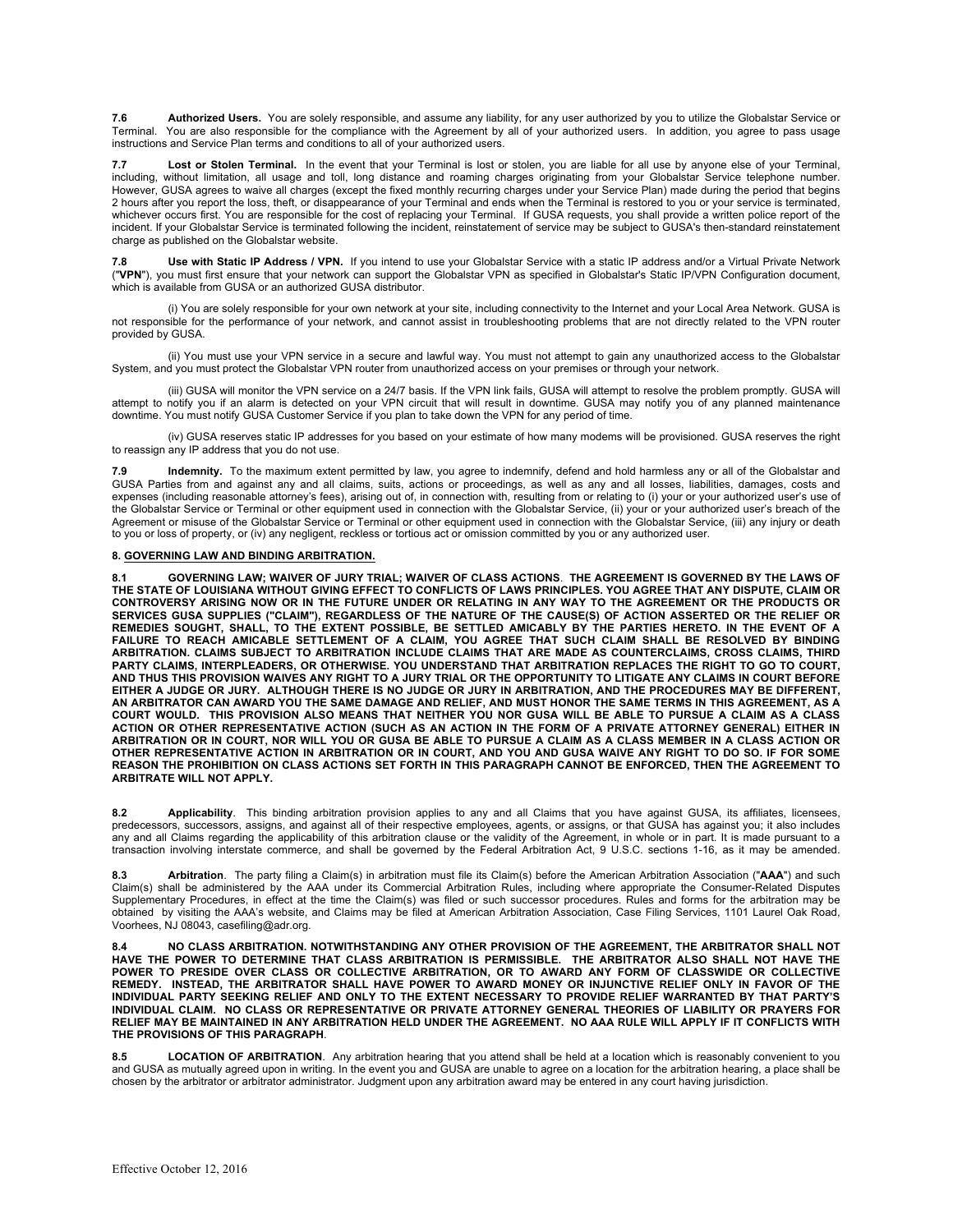**8.6 SURVIVAL.** This Arbitration Agreement shall survive: (i) termination or changes in the Agreement, and the relationship between you and GUSA concerning the Agreement; and (ii) the bankruptcy of any party or any similar proceeding initiated by you or on your behalf. If any portion of this Arbitration provision is deemed invalid or unenforceable, the remaining portions shall nevertheless remain in force.

8.7 **COURT JURISDICTION.** In the event the AAA refuses to administer a Claim, the parties agree that the exclusive jurisdiction and venue for such Claim shall be either the Twenty-Second Judicial District Court for the Parish of St. Tammany, State of Louisiana, or the United States District Court for the Eastern District of Louisiana. The parties expressly consent to, and irrevocably and unconditionally waive any objection to, exclusive jurisdiction and venue in either of said forums. **IF THE CLAIM IS SUBMITTED TO LITIGATION UNDER THIS PARAGRAPH, THE PARTIES AGREE AND HEREBY WAIVE ANY RIGHT TO A TRIAL BY JURY IN CONNECTION WITH ANY SUCH PROCEEDING.**

# **9. GUSA User Account, Websites.**

**9.1 GUSA Websites.** Your use of the Globalstar websites, including the GUSA Shared Pages found on http://www.globalstar.com, and your GUSA user account and/or any microsite applicable to your region, including the use of the SMS, e-mail messages or Google Maps™ features, is governed by the terms and conditions of use contained on each such website, including the terms and conditions governing your use of the embedded<br>Google Maps™ software as specified at http://maps.google.com/help/terms\_map governing the use of the embedded open source software. Please note that the Google Maps™ license terms do not allow for you to utilize Google Maps™ to display the messages/waypoints if the intended use is for the commercial tracking of personnel and assets.

**9.2 Complete and Accurate Information.** You acknowledge and accept that the information required in your GUSA user account, including your Registration Data, contact information, designated contacts, and supported service options, is essential for proper provision of the Globalstar Services. You accordingly certify that the information supplied by you is accurate in all respects. It is your responsibility to ensure that the information supplied by you remains accurate, complete and up to date. Changing your address from one country to another country (for example from the US to<br>Canada) may require service level changes and might incur additional charges acknowledge and agree that it is your sole responsibility to ensure that you select the intended designated contact from your available contacts and are satisfied with the content of your GUSA message prior to sending it. Please contact customer care for assistance.

**9.3 Content License from You.** You agree that you are solely responsible for (and that GUSA has no responsibility to you or to any third party for) any content that you create, transmit or display while using the Globalstar Services and any associated software and for the consequences of your actions by doing so. You acknowledge that the GUSA messages may include your location information. You acknowledge and agree that by submitting, posting or displaying the content you give GUSA a perpetual, irrevocable, worldwide, royalty-free, and non-exclusive license to reproduce, adapt, modify, create derivative works of, translate, publish, publicly perform, publicly display and distribute any content which you submit, post or display on or through, the Globalstar Services and any associated software. Furthermore, you agree that this license includes a right for GUSA to<br>make such content available to other companies, organizations or individuals www.geocaching.com and/or any social connectivity sites designated by you. In order to provide the Globalstar Services, GUSA may be required to transmit or distribute your content over various public networks and in various media. GUSA may also be required to make changes to your content if so required by the technical requirements of connecting networks, devices, services or media.

**9.4 Third Party Licenses and Content.** If, as part of your use of the Globalstar Services and any associated software, you download a piece of software, access software online, or purchase goods, which are provided by a third party then your use of these other services, software or goods<br>may be subject to separate terms between you and the third party provider protected by intellectual property rights which are owned by the third party. Any reference or links to any third party content does not necessarily<br>constitute or imply its endorsement, sponsorship or recommendation by GUS responsibility of each individual third party vendor. You hereby acknowledge that your GUSA messages sent via the software may utilize Google<br>Maps™. You agree to be bound by the Google Maps™ API Terms of Use as listed at other location). In addition, it is possible that you may find some third party content offensive, indecent or objectionable, and that, in this respect, you use the Globalstar Services at your own risk. Any opinions, advice, statements, services, offers, or other information or content expressed or made available by third parties are those of the respective authors and not of GUSA. GUSA neither endorses nor is responsible for the accuracy or reliability of any opinion, advice, information or statement by anyone other than authorized GUSA employees acting in their official capacities. You understand and acknowledge that GUSA is not responsible for and does not monitor third party content for accuracy or reliability.

**9.5 Web Browsers.** You must have a compatible web browser to access your GUSA user account via the internet at the Globalstar website. Check the FAQ section of the Globalstar website or contact GUSA Customer Service for the most recent list of compatible web browsers.

9.6 **Privacy, Data Protection.** GUSA is committed to maintaining your private information. In order to access the Globalstar Services, you will be required to provide information about yourself (such as identification or contact details). You agree that any Registration Data you give to GUSA will always be accurate, correct and up to date. You agree and understand that you are responsible for maintaining the confidentiality of passwords associated with any account you use to access the software and the Globalstar Services. Accordingly, you agree that you will be solely responsible for all activities that occur under your account. If you become aware of any unauthorized use of your password or of your account, you agree to immediately notify GUSA. GUSA will keep your personal data confidential, provided however that GUSA may provide such information, including your name, registration information, location and message history, to the Emergency Services Provider (currently GEOS), emergency responders and immediate family members, and other Service Providers, and may disclose such information as otherwise provided in this Agreement. GUSA may also share with third parties certain pieces of non-personal, aggregated information, meaning that information from many users is grouped together and is disclosed in such a way that it does not reveal the identity of any particular user, such as GUSA User demographic data or GUSA usage data for marketing, advertising or other business purposes. GUSA may collect information about your transmissions, including location, to monitor service quality; however, GUSA will generally not monitor the content of your Type & Send, pre-programmed SMS and/or e-mail messages to your contacts unless law enforcement requires or required by law or for security concerns for the contacts of others. Under the Shared Page feature, GUSA may provide your tracking messages per your selections. GUSA may provide your billing information to its parent company and subsidiaries if required for provision of the Globalstar Services, or to a credit bureau in order to determine your credit-worthiness, or to a collection agency should your account become past due, or to the Emergency Services Provider, in the event that you deliberately or negligently misuse the SOS Emergency service. With the exception of information provided to GEOS, aggregated information, and/or billing information, GUSA will not sell or otherwise pass your personal information to third parties, except if required by law or pertinent to judicial or governmental investigations or proceedings or if GUSA considers it necessary to do so to prevent risk of death or serious personal injury to you or others. You consent to the foregoing collection, use and disclosure of